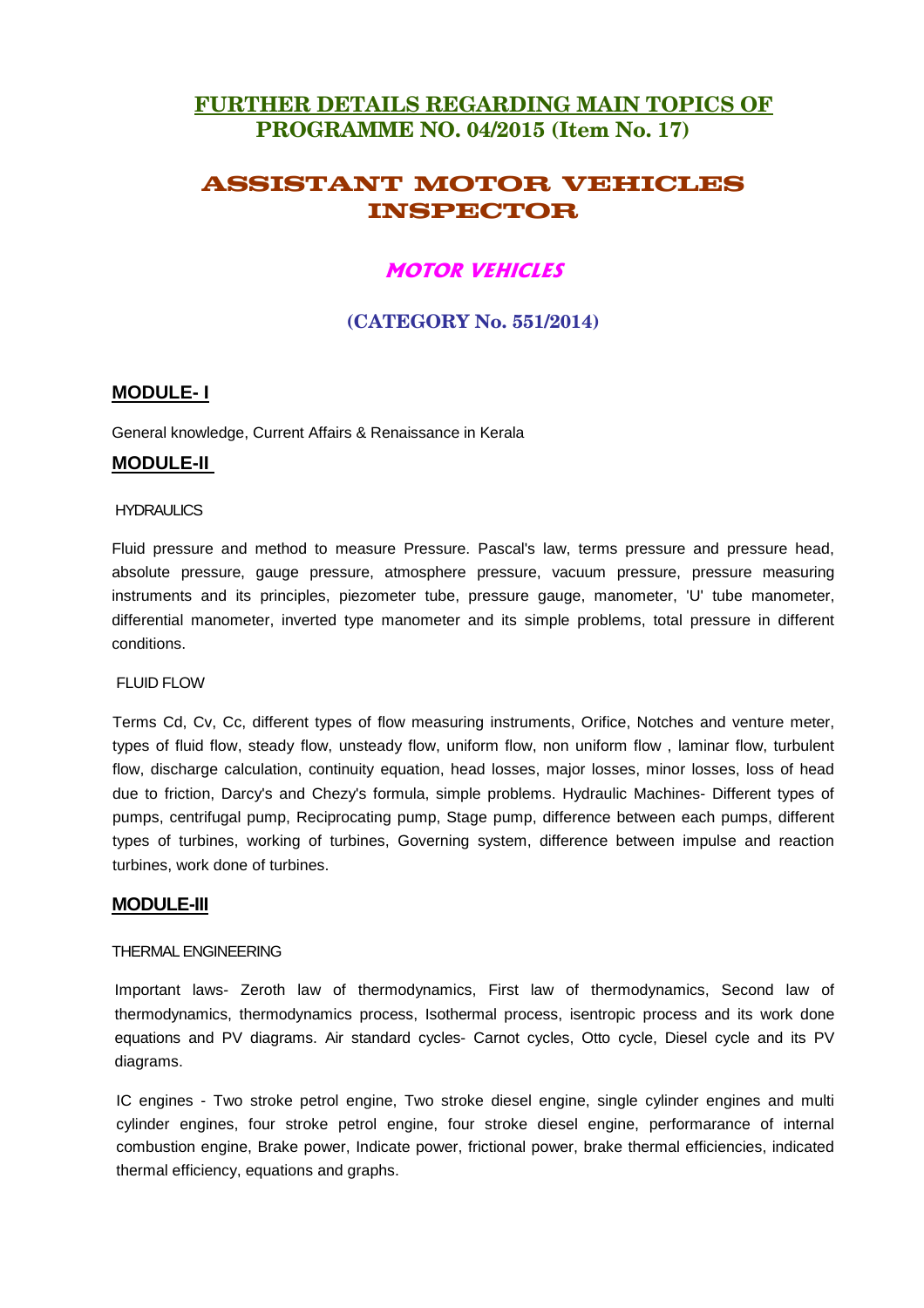Compressors- working of compressors, use of compressors, different types of compressors, single stage compressor, multi stage compressor, single action and double action compressors, work done and efficiency equations and its graphs.

## **MODULE-IV**

#### STRENGTH OF MATERIAL

Terms simple stress and strain, longitudinal strain, lateral strain, Poison's ratio, Hook's law, Modulus of rigidity, shear stress, shear strain, Friction, sliding friction, rolling friction, cone of friction, centre of gravity, moment of inertia, simple equations.

Shear force and bending moment- Types of beams and its loading conditions, shear force and bending moment diagrams and equations in different types of beams and different types of loads, point load, uniform distributed load, cantilever beam, simply supported beam.

Rivets, nut and bolts- Types of rivets, use of rivets, types of riveted joints, single riveted joint, double riveted joints, lap joints, butt joints, strength of riveted joins, different types of bolt, use of bolts, different types of foundation bolts, use of foundation bolts.

# **MODULE-V**

BOILERS- Use of boiler, types of boiler, boiler mountings, boiler accessories, steam engine, working of steam engine, parts of steam engine.

Power plants- Different types of power plants, thermal power plant, Hydraulic power plant, diesel power plant, nuclear power plant and working.

Lathe and lathe works- Types of lathes, use of lathes, parts of lathes centre lathe, semi automatic lathe, automatic lathe, capstan and turret lathe, copying lathe, different types of lathe works, plain turning, step turning, taper turning, drilling, boring, Broaches, types of broaches, use of broaches, jig and fixtures, use of jig and fixtures, reaming and grinding. Welding, types of welding, different types of welding joints.

## **MODULE VI : ENGINE CONSTRUCTION AND RELATED SYSTEMS**

#### **Constructional details of IC Engines**

Cylinder block - Single cylinder and multi cylinder, materials, cylinder liners. Cylinder head - Materials, cylinder head gasket. Pistons -Type of pistons, Piston rings - Materials, Types of rings - compression ring, oil ring. Connecting rod - Function, materials used, big end and small end bearings. Crank shaft different shapes, Main bearings. Fly wheel-functions. Types of valves, sodium vapour cooled valves. Valve operating mechanisms - side cam shaft and overhead cam shaft, Inlet and exhaust valve materials, valve timing diagram. Cam shaft - functions and drives

#### **Fuel System**

Different fuel feed systems, A.C. mechanical pump, S U Electrical pump , petrol filters and air Cleaners, Carburetors, Simple carburetors - parts, principle of working, compensation, mixture strength requirement, modern carburetors, float system, idle and slow speed system, high speed system, Acceleration pump and choke system. Manifolds, silencer types.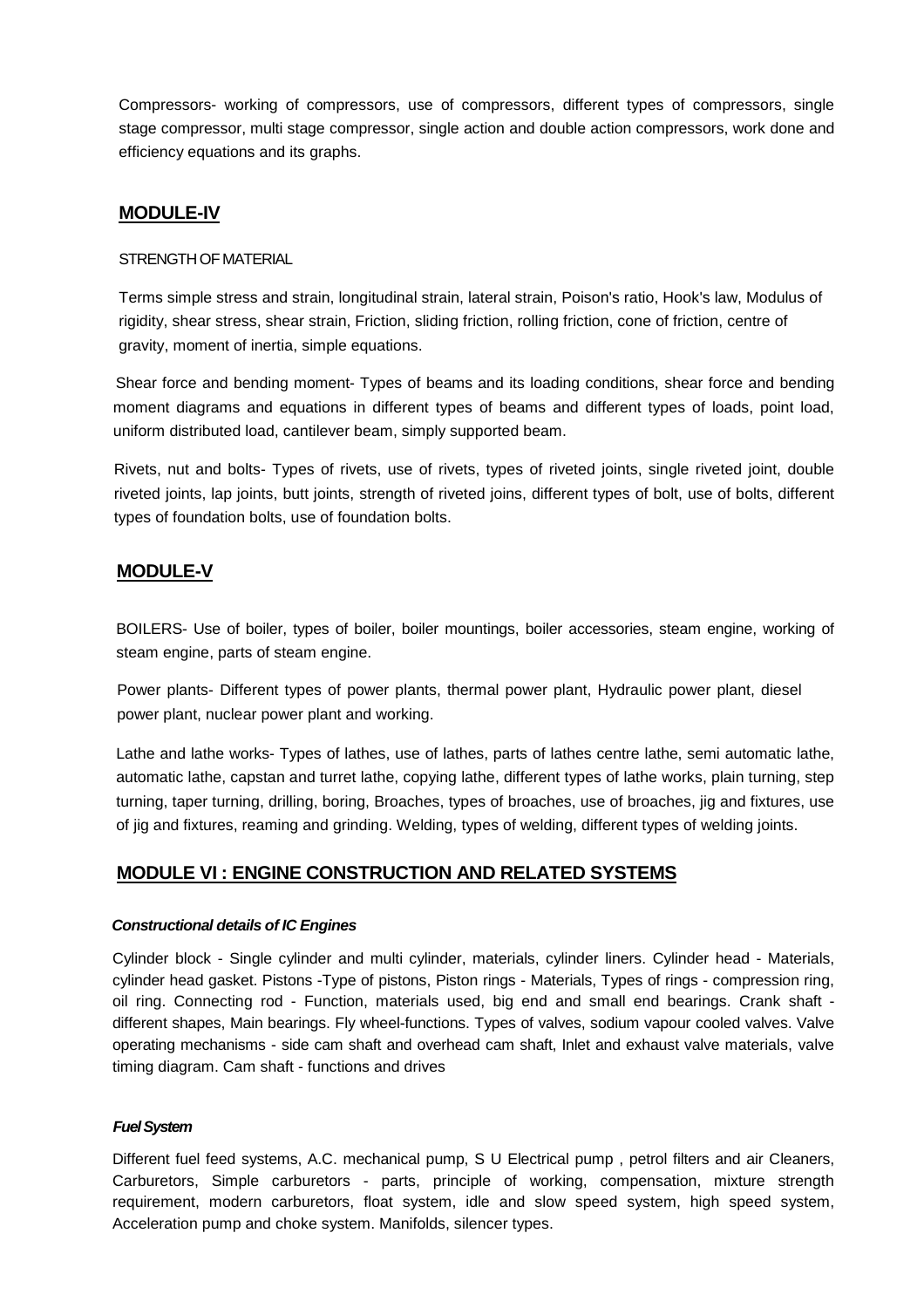Various components in Diesel fuel system - types of fuel. Distributor type pump, rotary type pumps, Fuel feed pump and hand priming, diesel fuel filters. Governors - purpose, types - mechanical, pneumatic and hydraulic governors, Fuel injectors-types

#### **Lubrication and Cooling System**

Types of engine lubrication- wet and dry sump lubrication, splash and pressure feed systems. Oil pumps, pressure relief valve, oil pressure indicator Oil coolers, oil filters, oil seals, Crank case ventilation

Air and water cooling, thermo-syphon and pump circulation system, thermostat, Radiators -types, pressure cap, types of coolants, pump, antifreeze solution , cooling fan - types.

## **MODULE VII: CHASSIS SYSTEMS**

#### **Chassis and frame**

Chassis Constructional details, Types of frame. Frame sections, bumpers, sub frames. Materials used, Front Axle- Introduction, Types - dead & live axle, Construction - material - cross section, Stub axle different arrangements

#### **Suspension System**

Types of front suspension for two, three & four wheeler, Rear Suspension system. Introduction to springs and Shock absorbing devices-Types, Leaf, coil springs & their arrangements, Helper spring, spring shackle, shackle pin, Telescopic type Shock - absorber.

#### **Steering System**

Principles of steering, Ackerman , Davis fifth wheel, Steering gear box - types, Worm & roller, worm & sector, Re-circulating ball, Rack & pinion, Steering linkages - arrangement - components. Power steering integral - linkage type, Collapsible type steering column. Factors affecting wheel alignment.

#### **Brake System**

Types of brakes-mechanical, hydraulic, pneumatic, servo brake, Air brake. Drum and disc brake system - Internal expanding and externally contracting, Master cylinder, types - working principle, Wheel cylinder, brake bleeding, brake shoe. Air brake- working, working of servo brake - types, disc brake -working.

## **MODULE VIII: TRANSMISSION AND ELECTRICAL SYSTEMS**

#### **Transmission system**

Principle of friction clutches. Constructional features and working of-Single plate dry clutch, Diaphragm clutch, Cone clutch, Centrifugal clutch, Semi centrifugal clutch, Vacuum clutch, Hydraulic clutch, Electromagnetic clutch, Multiplate clutch (dry & wet), Fluid fly wheel, Clutch disc,, Pressure plate.

Constructional features & working of - Sliding mesh gearbox, Constant mesh gearbox, Synchro mesh gearbox, Progressive type gearbox, Epicyclic gearbox, Torque converter, Gear selector and shifting mechanism, 2 Wheeler transmissions, Gear drive-Chain drive, CVT & Automatic transmission.

Propeller shaft and universal joint, Torque tube drive, Hotchkiss drive, Constant velocity joints, Front wheel drive, Differential mechanism, Rear Axles-types

Wheels - spoked wheel, disc wheel, and alloy cast wheel, composite wheel, Tyre construction (cross sectional details),Tubeless tyre, Tyre treads patterns, Inflation pressure and its effects, Factors affecting tyre performance.